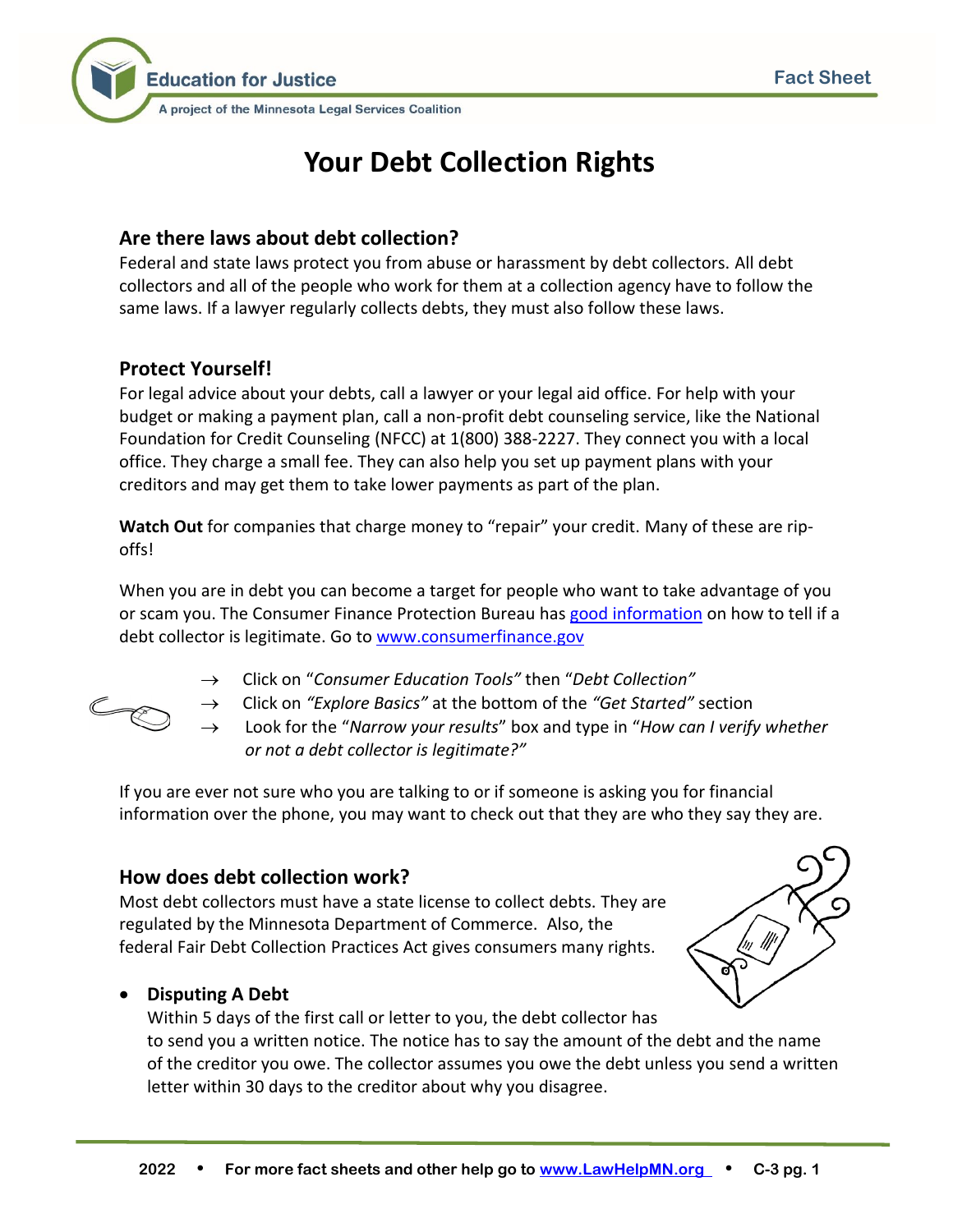Make sure your letter explains why you think the debt is wrong. Does the collector have the wrong person? Is the amount wrong? Give them enough information to investigate the dispute. Sign and date the letter and keep a copy for yourself.

When you send this letter, the debt collector must stop trying to collect the debt until they investigate if you owe the debt or not.

You can still send a dispute letter after 30 days – the difference is that the collector doesn't have to respond. They don't have to investigate or stop collection.

#### • **Payment Plans**

Before you make any payments or set up any payment plans, find out if your income is protected from collection. See our fact sheet *[Garnishment and Your Rights](http://www.lawhelpmn.org/self-help-library/fact-sheet/garnishment-and-your-rights)*. If all your money is protected, the creditor can't make you pay anything.

If your income is not protected, you may be able to set up a payment plan to pay off the debt. Some creditors may settle for less than the total amount of the debt. Many creditors take small payments, as long as the payments are made regularly. Some creditors freeze or reduce interest charges if you start making payments.

If you make any kind of deal, try to get it in writing. If they won't sign an agreement, write the terms down in a letter and send it to the agency or creditor. Sign and date the letter and keep a copy for yourself.

**If you want a payment plan, you need to ask for it.** Creditors and debt collectors try to get payment in full. You have to speak up to get a plan. Get help from National Foundation for Credit Counseling (NFCC) 1(800) 388-2227.

• **Authorizing Withdrawals from Your Bank Account** If you make a payment agreement, the creditor may ask you to authorize them to take payments from your bank account. Be very careful anytime you give authorization to anyone over the phone. Also, remember that the creditor can keep taking payments until you tell your bank to stop letting them.



#### • **Paying on Multiple Debts**

Sometimes a debt collector is collecting on more than one debt from you. When you make a payment, you can choose which debt to pay it on. However, you can't choose a debt you are disputing. On your check or money order, write which debt the payment is for. Keep a copy.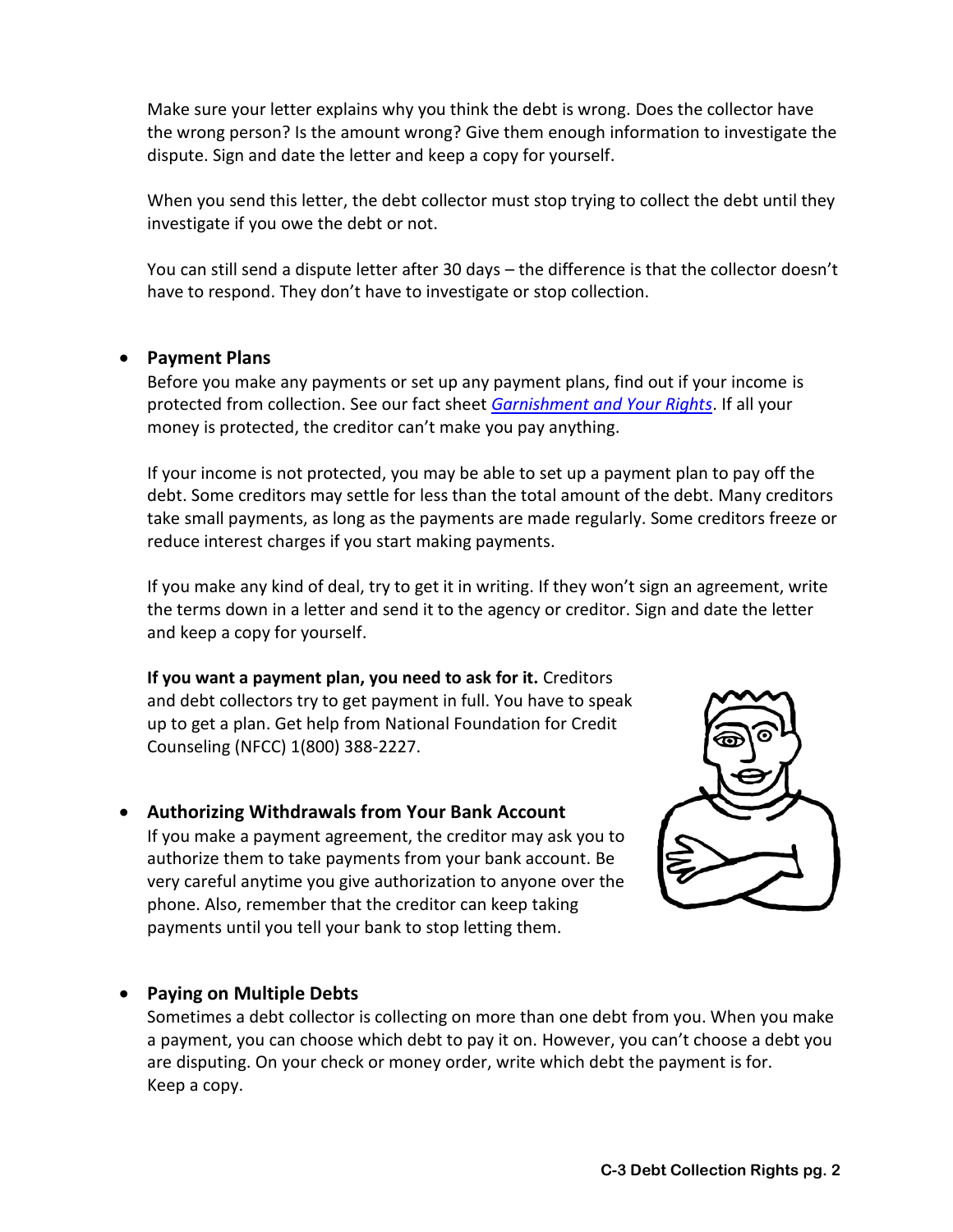## • **Post-Dated Checks**

Never give anyone a post-dated check. This is a check that you write on a certain day, but put a later date on it. If it's cashed before the date on it, you may end up bouncing the check and paying more fees. **NOTE:** if you do this with a debt collector they can't deposit or threaten to deposit the postdated check before the date you put on it.

#### • **Stopping the Calls and Letters**

You can stop the debt collector from calling or writing you. Send them a letter that says, "Stop contacting me about this debt." Put the name of the debt and the account number in your letter, date and sign it. Keep a copy.

[Create a Stop Contact letter online.](https://www.lawhelpmn.org/self-help-library/legal-resource/stop-contacting-me-about-debt-letter-creditors-do-it-yourself) Go to [www.lawhelpmn.org/forms](http://www.lawhelpmn.org/forms)



- → Look under *Debts, Fees & Deposits*
- → Click on *Stop Contacting Me About This Debt - Letter to Creditors*

After they get your no-contact letter, the collector can only call or write you to tell you what legal action they plan to take. **Remember, sending a no-contact letter doesn't give you the right to ignore court papers.** For example, if you get an Order for Disclosure, telling you to state what money and assets you have, you must send the disclosure to the collector, or you may face fines or jail time for contempt of court. See our fact sheet, *[Can I](http://www.lawhelpmn.org/self-help-library/fact-sheet/can-i-go-jail-if-i-dont-pay-my-debts)  [Go to Jail if I Don't Pay my Debts?](http://www.lawhelpmn.org/self-help-library/fact-sheet/can-i-go-jail-if-i-dont-pay-my-debts)*.

#### **NOTE:**

If you don't pay a bill, a creditor or debt collector can sue you in court and get a judgment. See our fact sheet *[What to do if You are Sued.](http://www.lawhelpmn.org/self-help-library/fact-sheet/what-do-if-you-are-sued)*



If you don't answer the lawsuit or if the creditor has a judgment against you, they can try to garnish (take money from) your wages or bank account or force the sale of your property.

#### • **Garnishment**

-

See our fact sheet *[Garnishment and Your Rights.](http://www.lawhelpmn.org/self-help-library/fact-sheet/garnishment-and-your-rights)*

The law does protect some of your money and property:

- You have protection for Social Security, pensions, or veteran's benefits. You also have protection for SSI, MFIP, GA or other funds you get from a program based on need.
- $-$  If you work, your net wages are protected up to 40 times the state minimum wage. About \$1,520 a month (\$380 a week).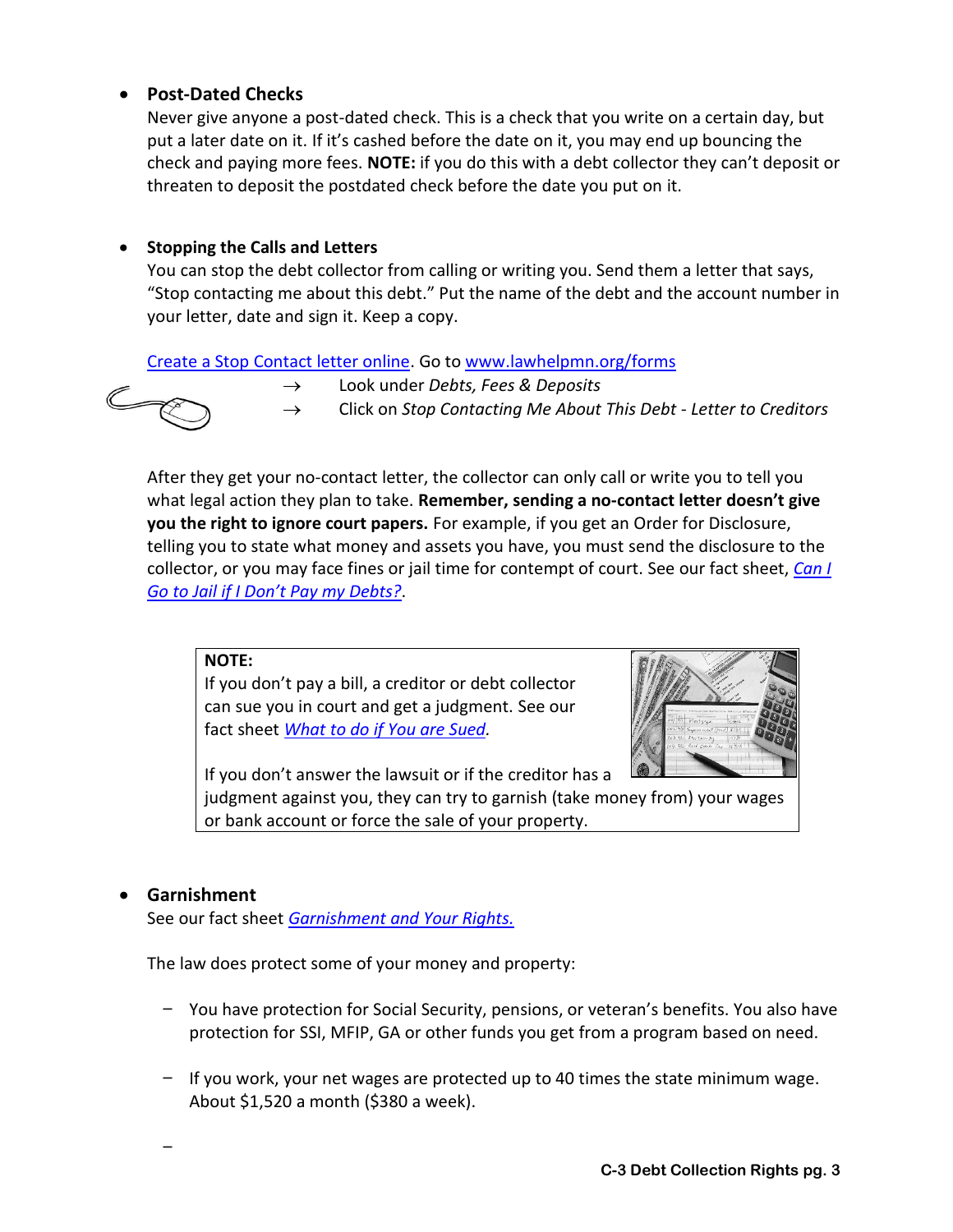- All of your wages are protected if you get SSI, MFIP, GA, MA (Medical Assistance), Earned Income Tax Credit (EITC), or any other government program based on need.

All of your wages are protected if you were on any of these programs in the last 6 months. BUT your wages may only be protected for 60 days if they are in your bank account.

Usually, your wages can only be garnished up to 25% of your after tax wages.

If all your money is protected, like if your only income is SSI, tell the creditor or debt collector and they may stop trying to collect.

# **Can my house or vehicles be taken to pay a debt?**

#### **Houses**

- Your house can be taken to pay a mortgage (foreclosure) but it is protected from most other debts. This is because your house has a Homestead Exemption. This means it is protected if you have less than \$450,000 in equity. Equity is the value of your house minus any mortgage you owe.
- The Homestead Exemption does not stop a foreclosure on certain liens that are put on your home, like mortgages, tax liens, townhouse or condo association liens, and mechanics liens.
- If someone has a judgment lien against you, your house is protected unless you sell it, or it passes through your estate after you die.
- You can only claim a homestead exemption for the main house you live in.
- You can keep furniture and appliances worth up to \$11,250.

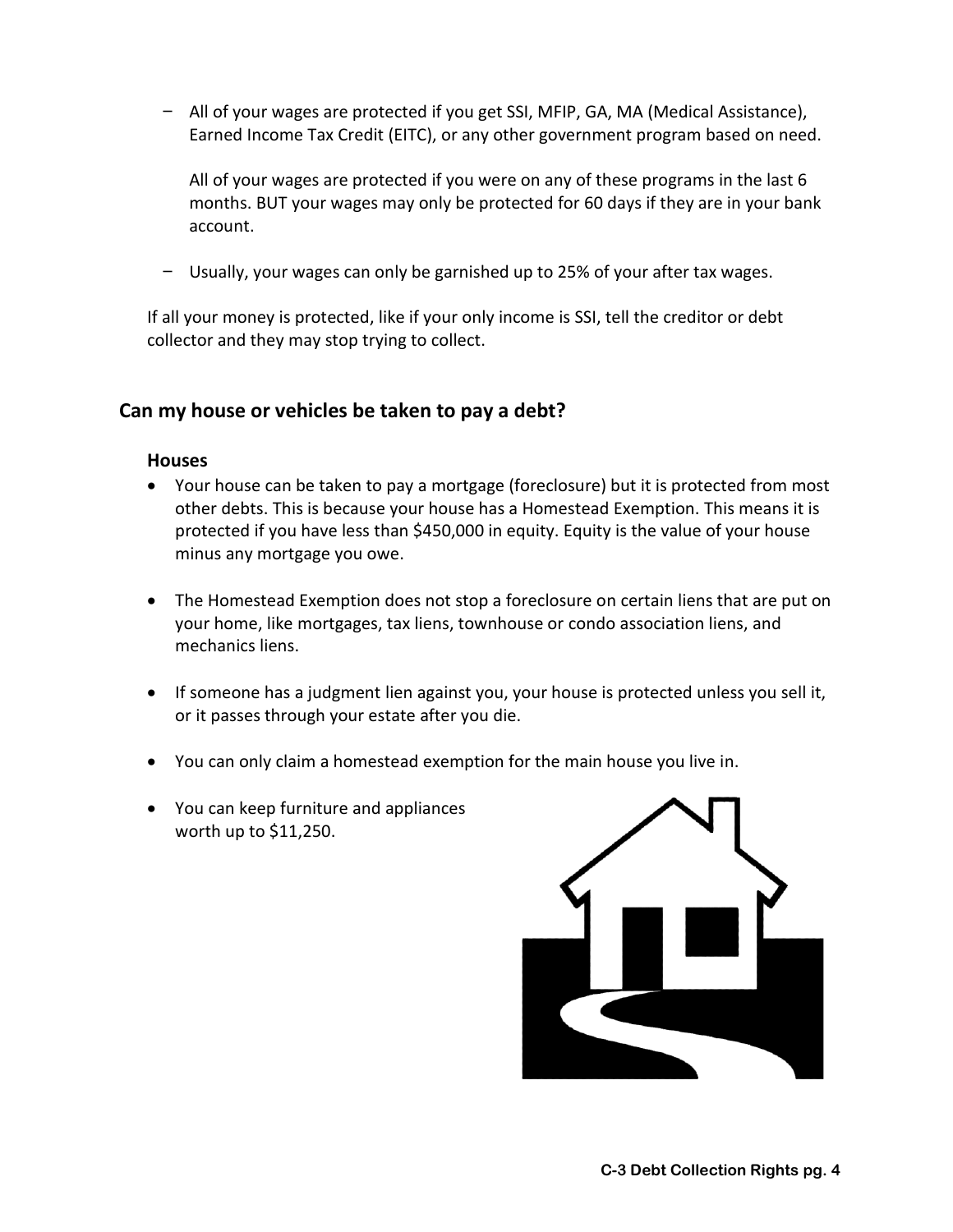#### **Vehicles**

- You can keep your car that has up to \$5,000 in equity. Equity is the value of your car minus the amount you owe on the loan.
- But your vehicle can be repossessed if you do not make payments on the car loan that you used to buy the vehicle. See our fact sheet *[Your Rights in Repossession](http://www.lawhelpmn.org/self-help-library/fact-sheet/your-rights-repossession)*.
- If your vehicle is modified for your disability, then you can keep it if it worth less than \$50,000 in equity.

# **What is abuse and harassment?**

Debt collectors can't contact other people to tell them about your debt, like your employer, co-workers, neighbors, relatives, or friends.

They can call people to get your home or work address, or phone number, but they can't say that you owe money.

They can't tell other people that they are a debt collector unless they are asked. If you have a lawyer, they can't contact you or **anyone** except your lawyer.

# **It Is Illegal for Debt Collectors To:**

- Use obscene or abusive language
- Call before 8:00 a.m. or after 9:00 p.m.
- Call you at work if they know your employer doesn't allow personal or creditor calls
- Take cash without giving you a receipt
- Threaten you with arrest or criminal charges
- Contact you directly if they know you have a lawyer
- Bill you for the debt of a deceased person (unless you are that person's personal representative)
- Send you a letter that pretends to be from the government, the court, or a lawyer
- Fail to give you the name of their agency
- Threaten to take any legal action that they do not really plan to take
- Give you legal advice, like: "You have no legal defense to this debt."